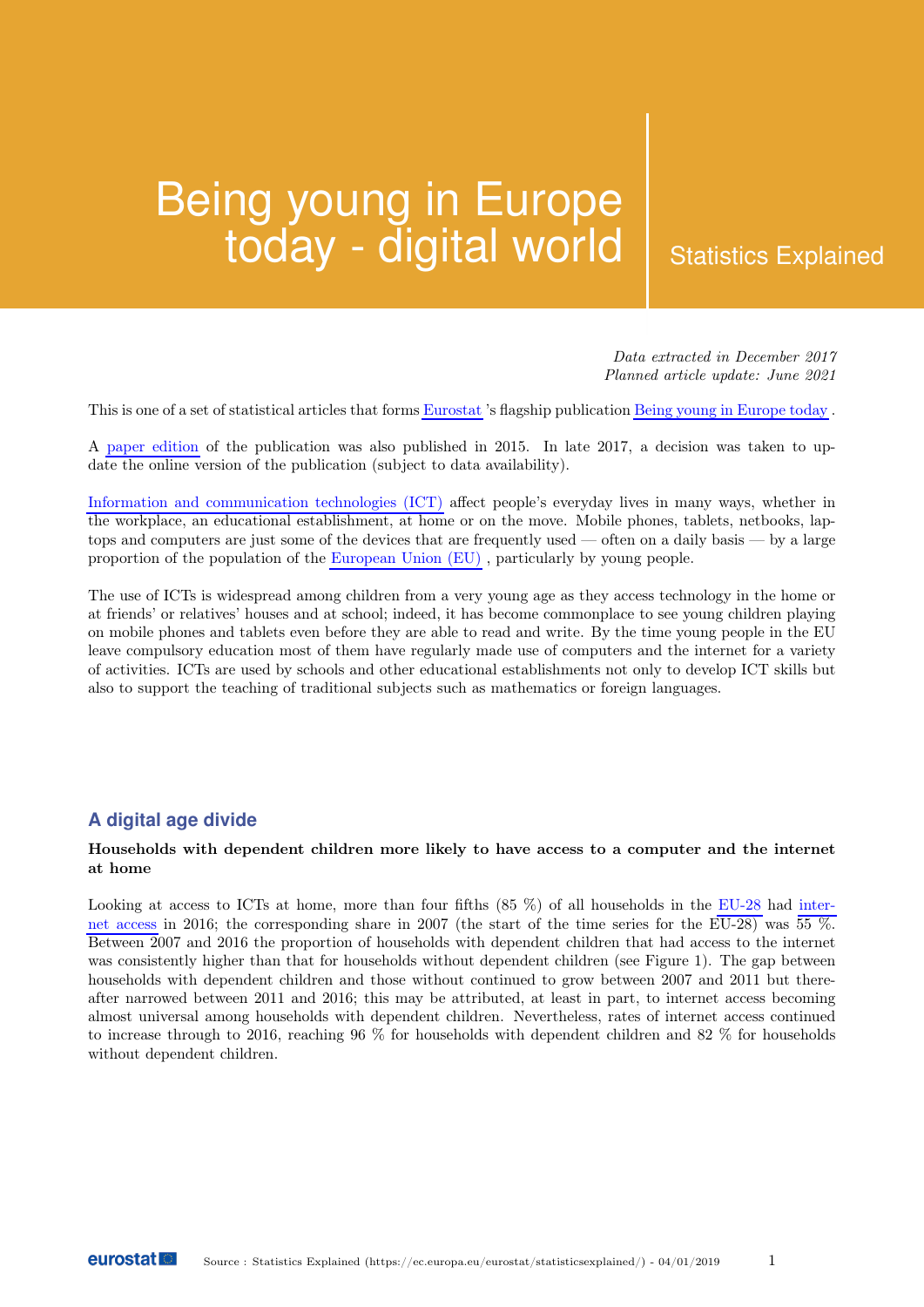Access to computers and the internet, by type of household, EU-28, 2007-2016



eurostat<sup>1</sup>

## Figure 1: Access to computers and the internet, by type of householdSource: Eurostat (isoc ci in h) and (isoc ci cm h)

A broadly similar situation could be observed for households having access to a computer: a higher proportion of households in the EU-28 with dependent children had access to a computer than those without. An analysis of the gap between households with and without dependent children shows a different development for access to a computer than for internet access. The gap between households with dependent children and those without narrowed as the share of households with dependent children with access to computer approached saturation. By 2015, the gap nevertheless remained substantial, as the proportion of households with dependent children that had a computer was 16 [percentage points](https://ec.europa.eu/eurostat/statistics-explained/index.php/Glossary:Percentage_point) higher than that for households without dependent children (94 % versus 78 %).

#### Daily internet use overtook daily computer use among young people in 2012

Shorter time series, from 2011 to 2015 or 2016, are available for indicators concerning the daily use of a computer or the internet. This information is available for young people (defined here as those aged 16-29 years) and the whole population (see Figure 2). In the EU-28 a far higher proportion of young people made use of a computer and the internet on a daily basis than the rest of the population. Almost four out of every five (79 %) young people used a computer on a daily basis in 2015, which was 16 points higher than among the whole population (63 %). There was a modest reduction in rate at which young people used computers on a daily basis: having peaked at 82 % in 2013, this share fell in consecutive years to 79 % by 2015, possibly reflecting a move to using other types of devices. By contrast, the share of the total population that made use of a computer on a daily basis rose at a modest pace, rising by 5 points from 58 % to 63 % over the period 2011 to 2015.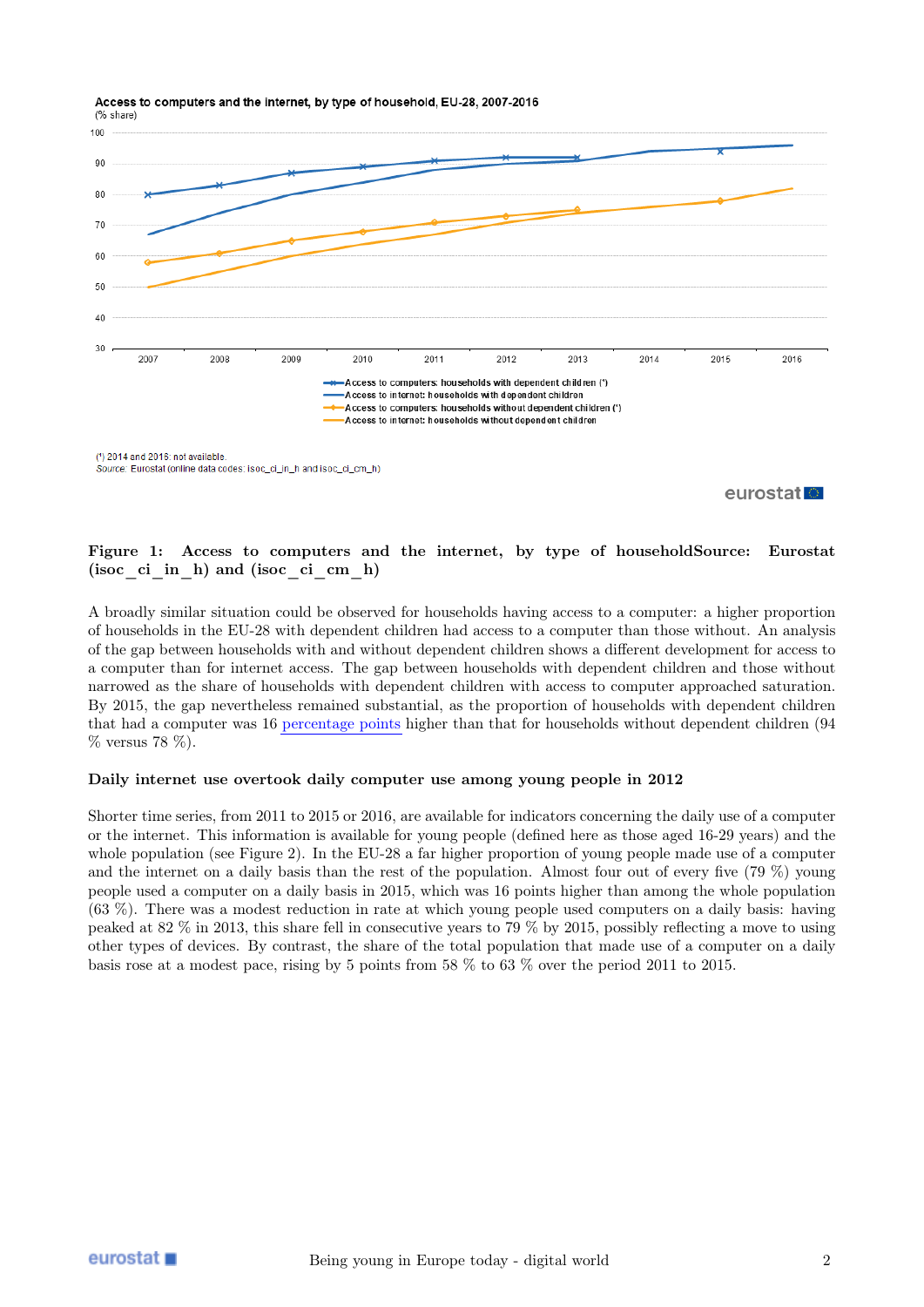People who used a computer or the internet on a daily basis, EU-28, 2011-2016



eurostat<sup>o</sup>

## Figure 2: People who used a computer or the internet on a daily basisSource: Eurostat (isoc\_ci\_ifp\_fu) and (isoc\_ci\_cfp\_fu)

In comparison, developments for daily internet use across the EU-28 were more uniform, with the rates for young people and for the whole population both following an upward path between 2011 and 2016. Interestingly, in 2012 the rate of daily internet use overtook daily computer use among young people, reflecting the use of the internet on a range of alternative devices, such as smart phones or tablets.In 2016, more than 9 in 10 (91 %) young people in the EU-28 made daily use of the internet, this was 12 points higher than the share recorded five years earlier. Young people made greater use of the internet on a daily basis than the average for the whole of the EU-28 population (71 % in 2016). The gap between young people and the whole population for daily internet use was 20 points in 2016, which was somewhat higher than the gap recorded for daily computer use (16 points in 2015).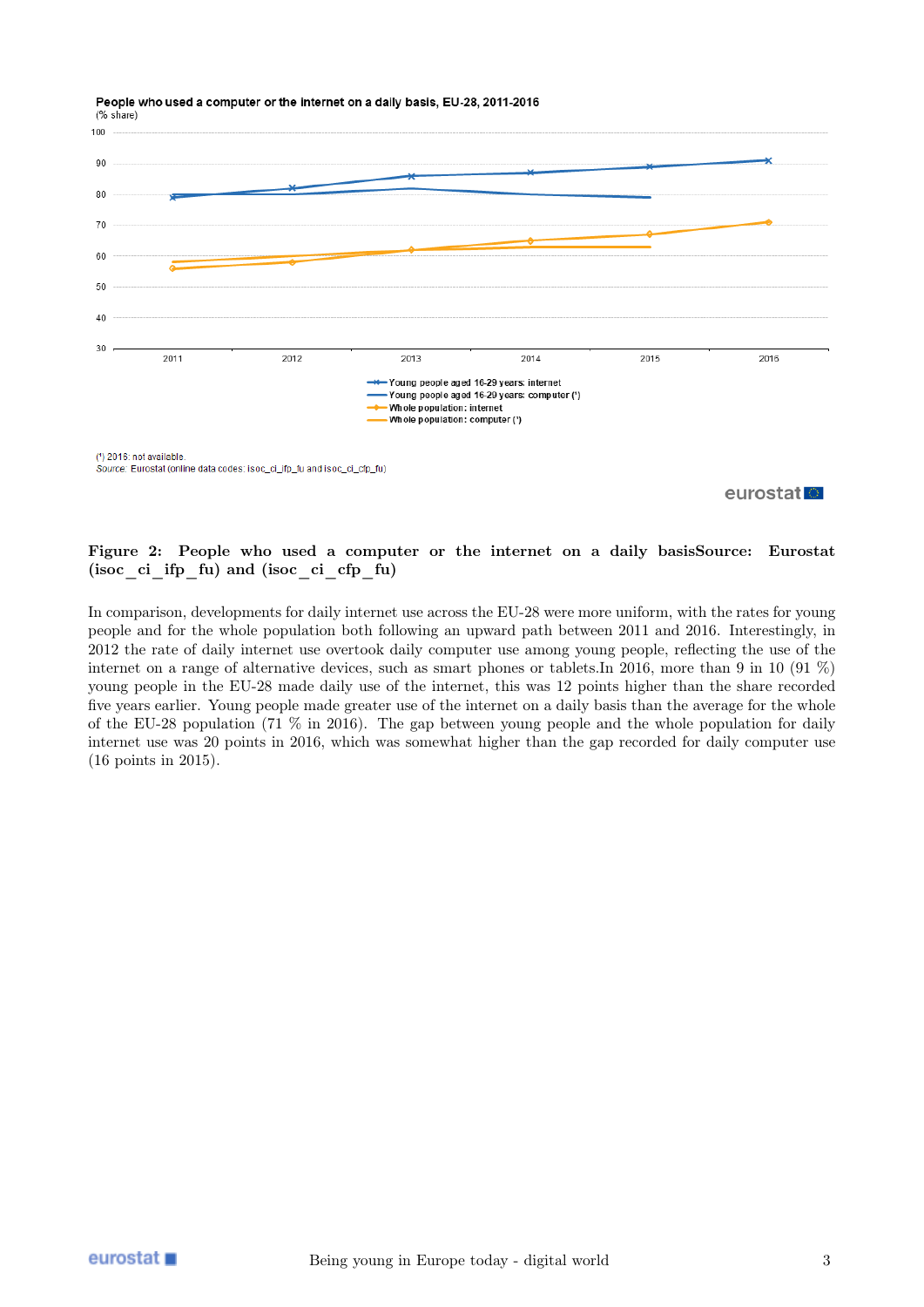

In 2012, for the first time, a higher proportion of young people made daily use of the internet than of a computer — reflecting increased uptake in the use of a range of alternative devices, such as smart phones or tablets.© Fotolia

## The highest shares of daily computer use among young people were recorded in Estonia ...

An analysis of daily computer and internet use may be extended to the EU Member States, as shown in Figures 3 and 4, which present data for 2015 and 2016. In 19 EU Member States, more than four out of every five young people aged 16-29 years used a computer on a daily basis in 2015. The highest rates of daily computer use among young people were recorded in Estonia (90 %), Poland (89 %), the Czech Republic, Latvia and Slovakia (all 88 %). By contrast, the lowest proportion of young people making daily use of a computer was recorded in Spain (66 %), followed by Romania (69 %).

Poland, Bulgaria, Romania and Lithuania all recorded rates for the daily use of computers among young people that were at least 30 points higher than for the whole population. By contrast, the disparities between the share of young people and the share of the whole population making daily use of a computer were relatively small (less than 5 points) in Finland, the Netherlands, Sweden and Denmark. In the United Kingdom, there were identical shares of young people and the total population making daily use of a computer, while Luxembourg was the only EU Member State where the rate among young people was lower than for the population as a whole  $(75\%$  compared with  $81\%$ ).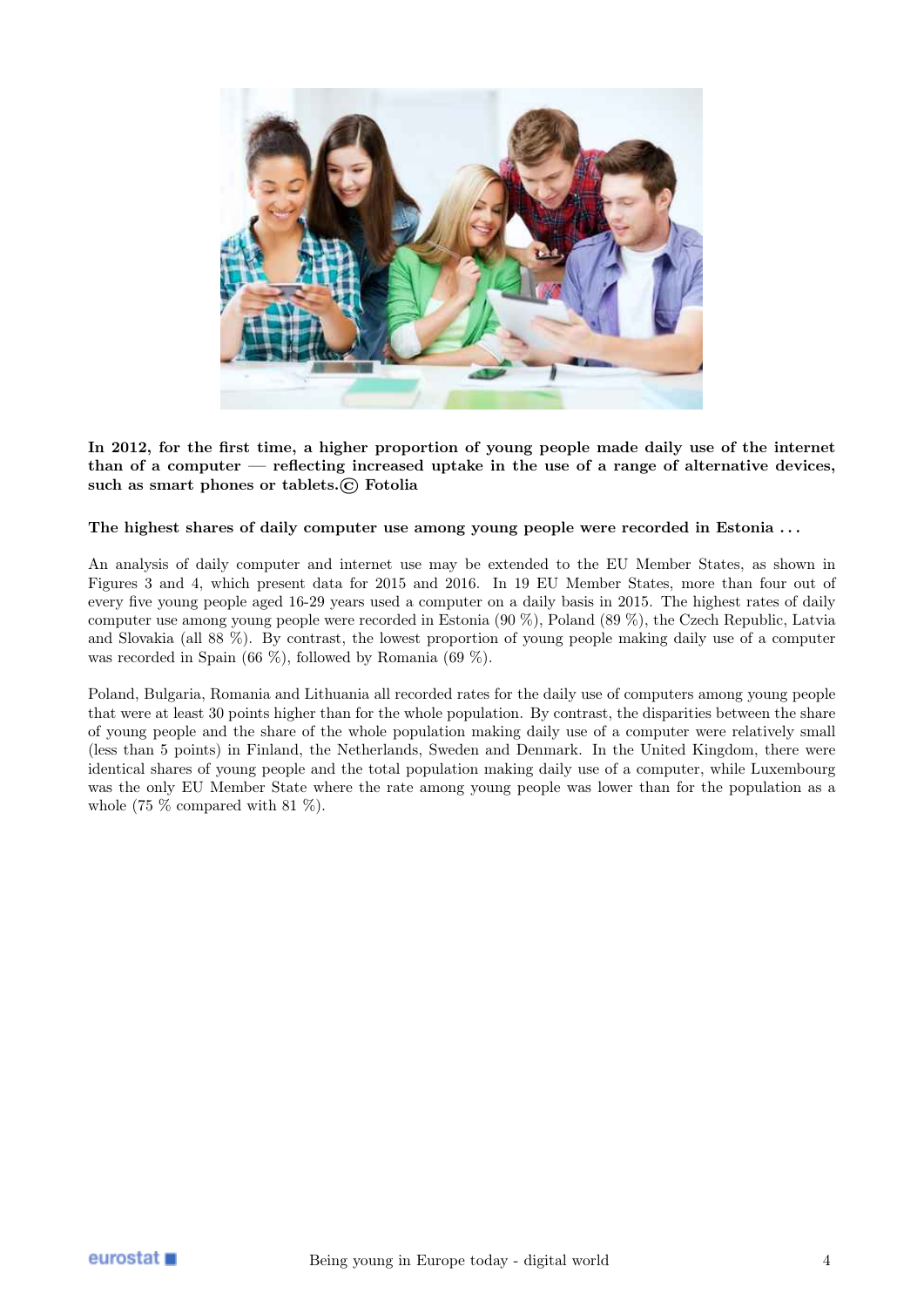#### People who used a computer on a daily basis, 2015 (% share)



eurostat<sup>e</sup>

#### Figure 3: People who used a computer on a daily basisSource: Eurostat (isoc\_ci\_cfp\_fu)

## ... while northern and western Europe recorded the highest daily use of the internet among young people

In 2016, there were nine EU Member States where at least 95 % of young people aged 16-29 years used the internet on a daily basis: Luxembourg (99 %), Estonia and Finland (both 98 %), Denmark (97 %), the United Kingdom (96 %), Germany, Latvia, Malta and the Netherlands (all 95 %). The rate of daily internet use among young people was within the range of 90-95 % for a majority of the remaining Member States, with Greece, Poland, Sweden and Italy just below this range. Lower rates were recorded in Bulgaria (81 %) and particularly Romania (73 %).

Daily use of the internet in 2016 was consistently higher among young people than it was for the whole population in each of the EU Member States. Differences between these two groups were often considerable (see below for more details), although in the Netherlands, Denmark, the United Kingdom, Luxembourg and Sweden, relatively high shares of the whole population made daily use of the internet, resulting in gaps of less than 10 points when compared with the rates for young people. Portugal, Lithuania, Bulgaria, Greece, Poland, Croatia, Romania and Slovenia recorded the biggest differences in daily use of the internet between young people and the whole population, each recording a gap of at least 30 points. Despite relatively low average rates of daily internet use (57-64 %) across their whole populations, the proportion of young people making daily use of the internet was within a range of 89-94 % for all but two of these eight EU Member States; Bulgaria and Romania were the exceptions.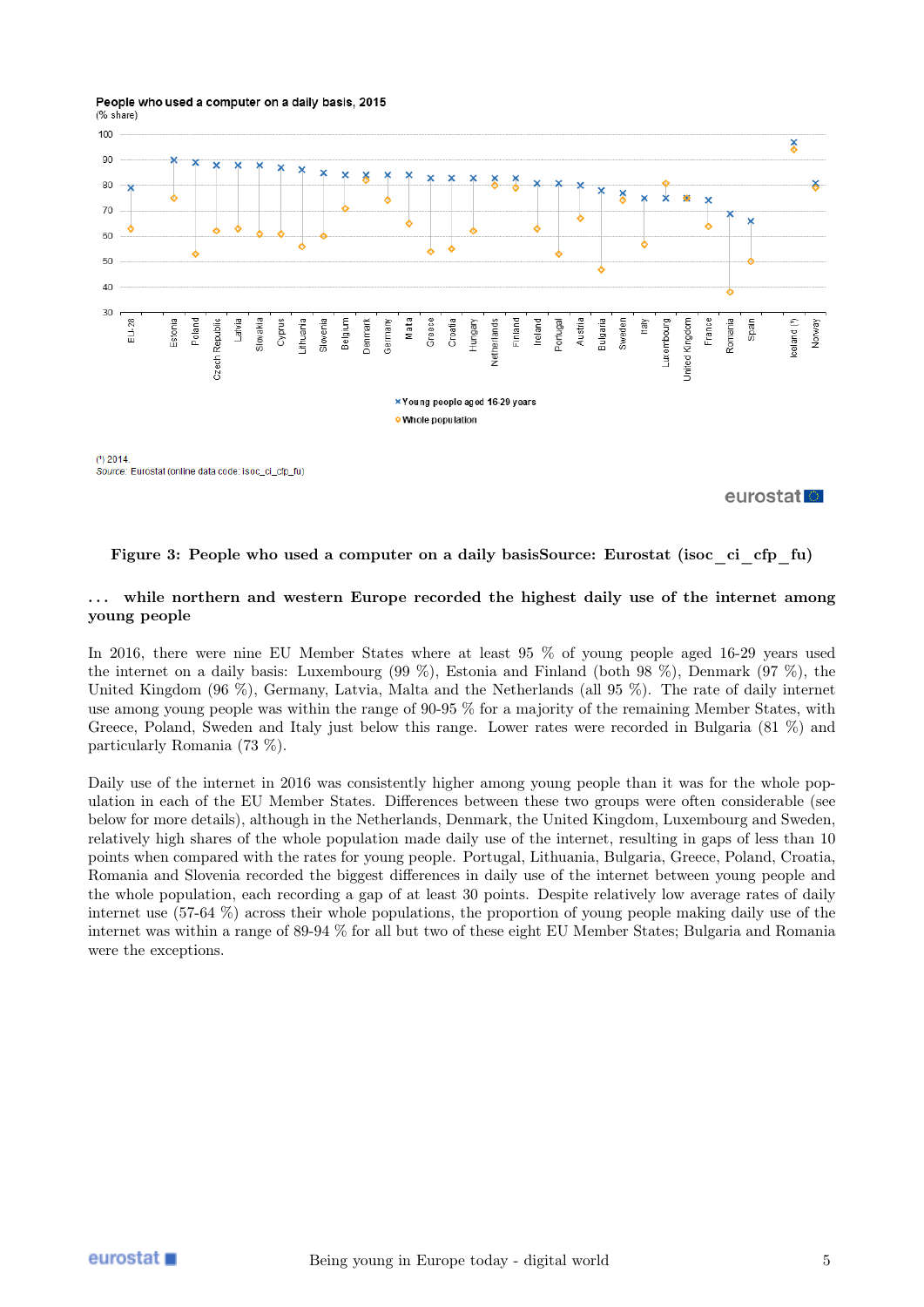

eurostat<sup>o</sup>

## Figure 4: People who used the internet on a daily basisSource: Eurostat (isoc\_ci\_ifp\_fu)

### The highest proportion of daily internet users was recorded among those aged 16-19 years and those with a higher level of formal education

Figure 5 shows the proportion of people making daily use of the internet in 2016, by age and by formal educational attainment. A considerably higher proportion of young people in the EU-28 made daily use of the internet with the highest propensity among those aged 16-19 years. Indeed, 93 % of young people aged 16-19 years made daily use of the internet in 2016 compared with 90 % among young people aged 25-29 years.

Figure 5 also shows that daily internet use increases — across both the whole population and young people — as a function of the level of formal educational attainment; note the analysis by level of education for young people only covers those aged 16-24 years. The proportion of young people aged 16-24 years in the EU-28 with a low level of formal education making daily use of the internet was 91 % in 2016, considerably higher than for all people with no or a low level of formal education (50 %). Among young people with a medium level of formal education this share reached 93 %, again considerably higher than for the whole population (72 %). Finally, some 96 % of young people with a high level of formal education made daily use of the internet, which was only slightly higher than the corresponding share for the whole population (91 %).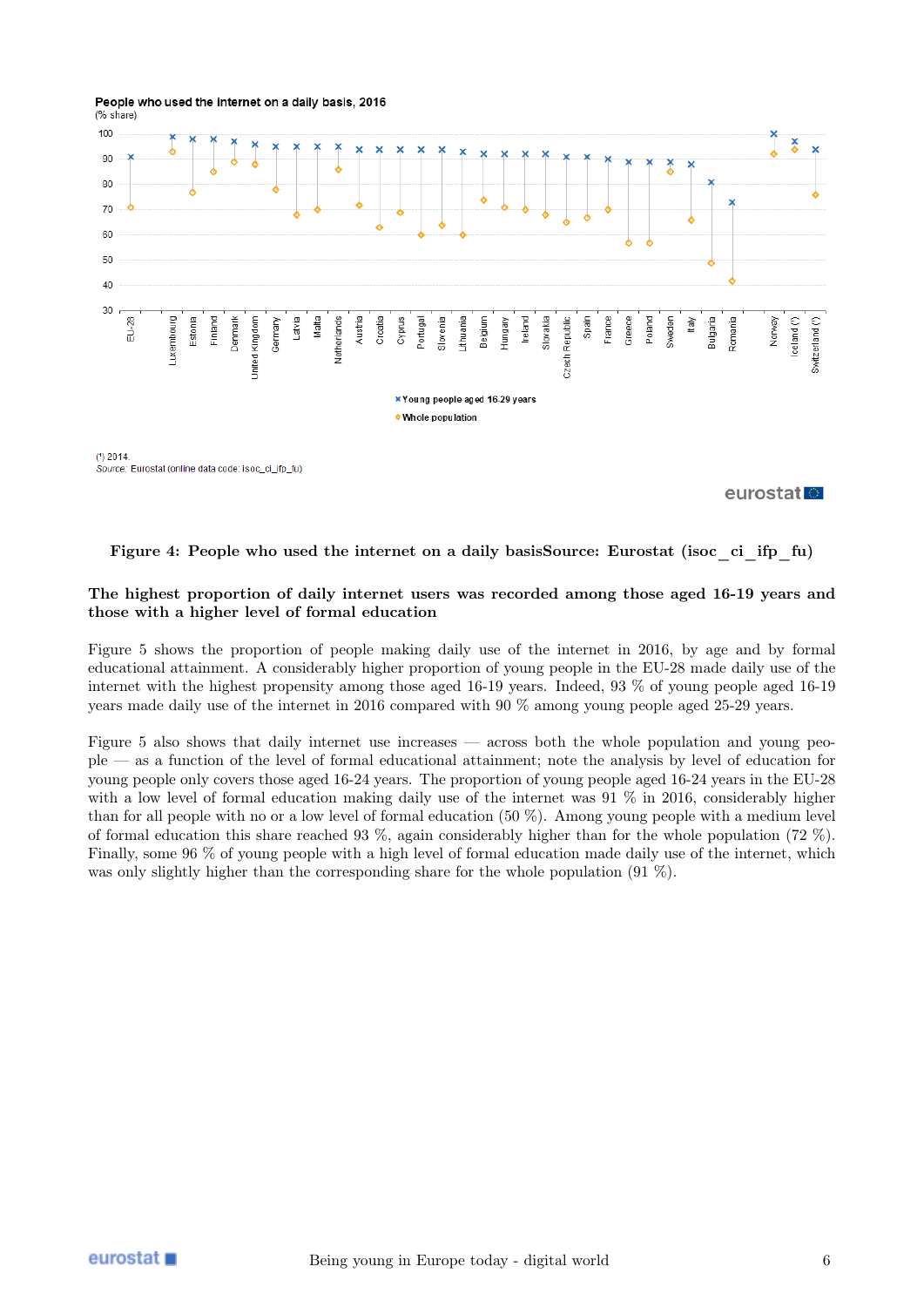

#### People who used the internet on a daily basis, by age and by formal education, EU-28, 2016 (% share)

Source: Eurostat (online data code: isoc\_ci\_ifp\_fu)

eurostat<sup>o</sup>

Figure 5: People who used the internet on a daily basis, by age and by formal educationSource: Eurostat (isoc\_ci\_ifp\_fu)



## People who used the internet in specified places, EU-28, 2013

Source: Eurostat (online data code: isoc\_ci\_ifp\_pu)

eurostat<sup>o</sup>

## Figure 6: People who used the internet in specified placesSource: Eurostat (isoc\_ci\_ifp\_pu)

## The vast majority of young people used the internet at home, while almost half made use of the internet at other people's houses and almost two fifths at a place of education

An analysis of where people in the EU-28 used the internet in 2013 (see Figure 6) confirms a number of expected patterns: for example, the proportion of young people aged 16-29 years that used the internet at work (29 %) was below the average for the population as a whole (32 %), while the reverse was true for use of the internet at a place of education (38 % compared with 10 %). The use of the internet at home as well as at other

## eurostat ■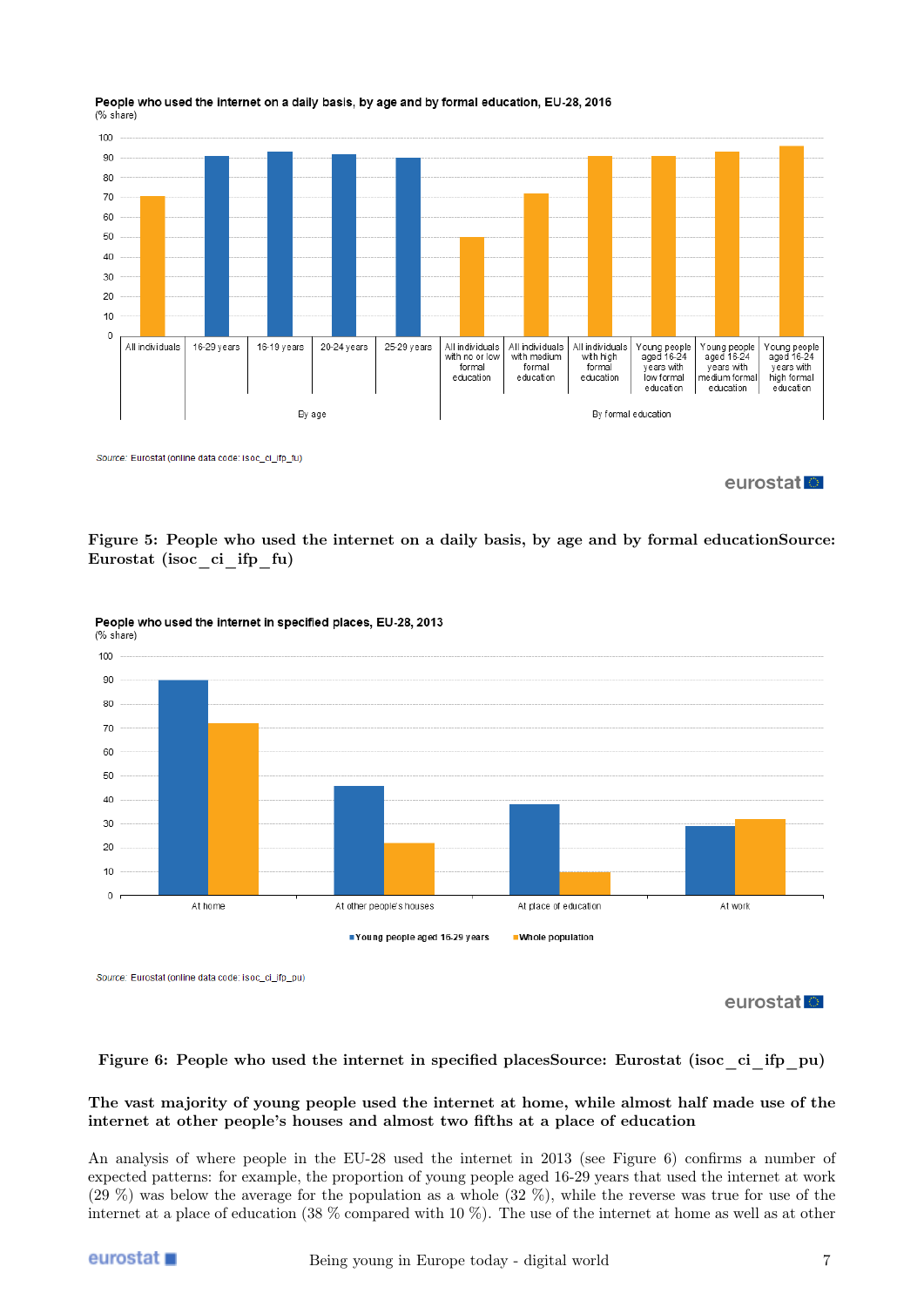people's houses was also higher among young people than for the population as a whole, reflecting, at least to some degree, the overall higher use of the internet by young people. In particular, the use of the internet at other people's houses was more than twice as high among young people (46 %) as among the population as a whole (22 %).

Figure 7 shows that in 2016 almost three fifths (59 %) of the EU-28 population used a mobile device such as a mobile phone or portable computer (including laptops and tablets) to [connect to the internet when away](https://ec.europa.eu/eurostat/statistics-explained/index.php/Glossary:Mobile_internet_usage) [from home or work](https://ec.europa.eu/eurostat/statistics-explained/index.php/Glossary:Mobile_internet_usage) and this proportion reached 85 % among young people aged 16-29 years.

The use of mobile phones for internet connections away from home or work was considerably higher than that of portable computers for the same purpose. For the population as a whole, the proportion of people in the EU-28 that used a mobile phone to connect to the internet away from home or work was 29 points higher (56 %) than the proportion who used a portable computer in this way (27 %) in 2016. For young people, this difference was even greater, as 83 % made use of mobile phones to access the internet away from home or work, which was 45 points higher than the share that used a portable computer in this way (38 %). This pattern reinforces the view that a higher proportion of young people in the EU-28 use handheld devices — mainly mobile phones — to connect to the internet while on the move, rather than portable computers.



People who used mobile devices to access the internet away from home or work, EU-28, 2016

(1) Laptop, notebook, netbook or tablet computer Source: Eurostat (online data code: isoc\_ci\_im\_i)

eurostat<sup>®</sup>

## Figure 7: People who used mobile devices to access the internet away from home or workSource: Eurostat (isoc\_ci\_im\_i)

## In 10 EU Member States, more than 9 out of 10 young people used a mobile device to connect to the internet on the move

An analysis of the use of mobile devices to connect to the internet when away from home or work in 2016 shows that these were used by more than 9 out of 10 young people aged 16-29 years in the United Kingdom, Austria, Spain, Finland, Denmark, Estonia, Belgium, Germany, Cyprus and Malta (see Figure 8), while in Italy, Poland and Romania the proportion was less than three quarters; note that each of these three countries was characterised by a generally low level of internet use, so it is perhaps not surprising that they also recorded low proportions for mobile internet usage.

Generally, mobile devices were used to connect to the internet by a higher proportion of young people in northern and western EU Member States and by a lower proportion of young people in the eastern and southern EU Member States. A comparison between the whole population and young people shows that the largest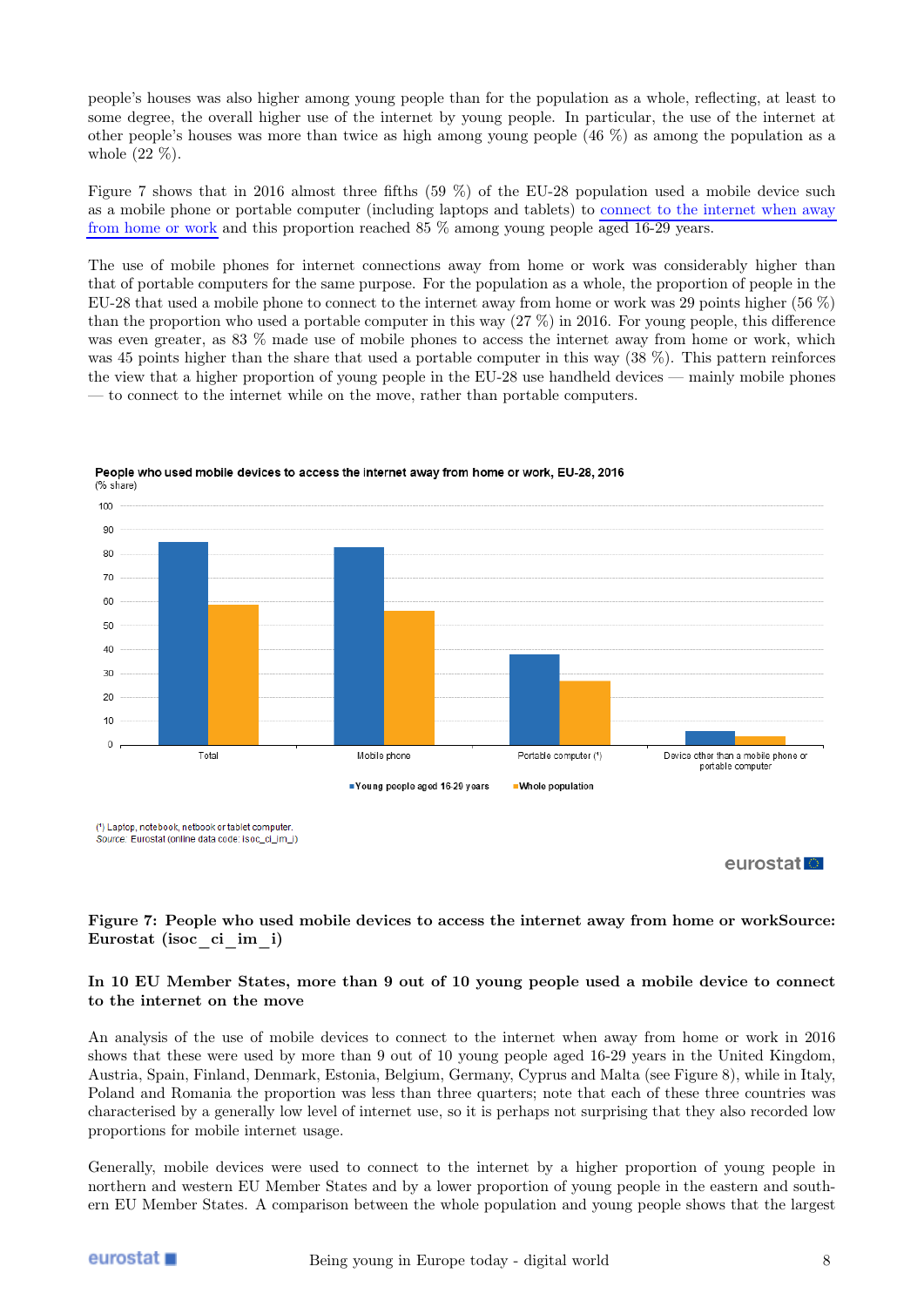differences (in percentage point terms) in the use of such mobile devices to connect to the internet were recorded in Portugal, Greece, Lithuania, Latvia and Italy, and the smallest in Sweden, Denmark, Luxembourg and the Netherlands.





Source: Eurostat (online data code: isoc\_ci\_im\_i)

eurostat

Figure 8: People who used mobile devices to access the internet away from home or workSource: Eurostat (isoc\_ci\_im\_i)

## **Information and communications technology skills**

[Information and communications technology \(ICT\) skills](https://ec.europa.eu/eurostat/statistics-explained/index.php/Glossary:E-skills) are regarded as being essential to benefit from and contribute to a knowledge-based economy and society. The analysis presented here shows that young people report, on average, a higher level of computer skills and internet skills than the population as a whole<sup>[1](#page-8-0)</sup>.

## The share of young people who had written computer programming code was twice as high as the share for the whole population

In 2016, four fifths of all young people aged 16-29 years in the EU-28 reported that they had (at any time in the past) performed basic computer tasks such as copying or moving a file or a folder, while a higher share (87 %; 2014 data) had used cut, copy and paste functions. The share of young people that had carried out some of the other tasks on a computer was lower, for example, those creating presentations or documents that integrate text, pictures, tables or charts (59 %), or those that used a spreadsheet (52 %). The proportion of young people that reported having carried out these basic computing tasks was 21-24 points higher than the average for the whole population, with the exception of using spreadsheets where the difference was lower (14 points).

More technical competences, such as writing code in a programming language, were much less widespread as just 12 % of young people in the EU-28 reported that they had ever carried out such an activity, although this was double the 6 % share that was recorded for the population as a whole (see Figure 9).

<span id="page-8-0"></span><sup>&</sup>lt;sup>1</sup>Note that digital skills are measured by self-reporting of certain activities carried out during a period of time prior to the survey, and are not directly tested or observed through the survey.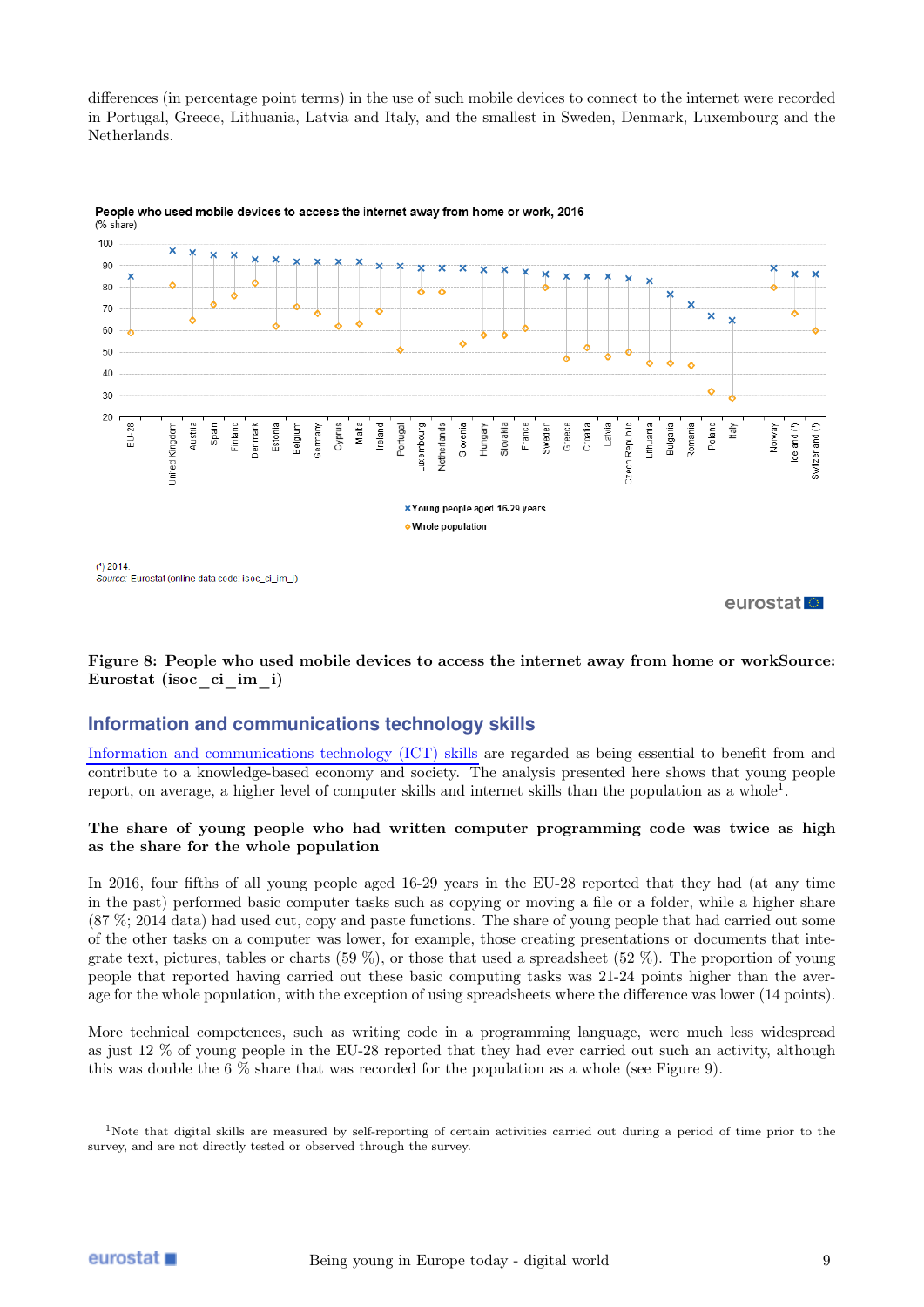People who used selected computer skills, EU-28, 2016 (% share)



Source: Eurostat (online data code: isoc\_sk\_cskl\_i)

eurostat

## Figure 9: People who used selected computer skillsSource: Eurostat (isoc\_sk\_cskl\_i)

The most recent information available for internet skills (see Figure 10) is for 2013. This shows a similar pattern, with high rates among young people in the EU-28 for basic skills such as using a search engine (94 %) or sending an e-mail with attachments (87 %), while more than two thirds of young people posted messages online (72 %), just over half used the internet for calling people (53 %) and around one third (32 %) used peer-to-peer file sharing services. As for computer skills, the proportion of young people that reported that they had carried out these basic internet tasks was around 20 points higher than the average for the whole population, with the exception of posting messages online where the difference was even greater (34 points).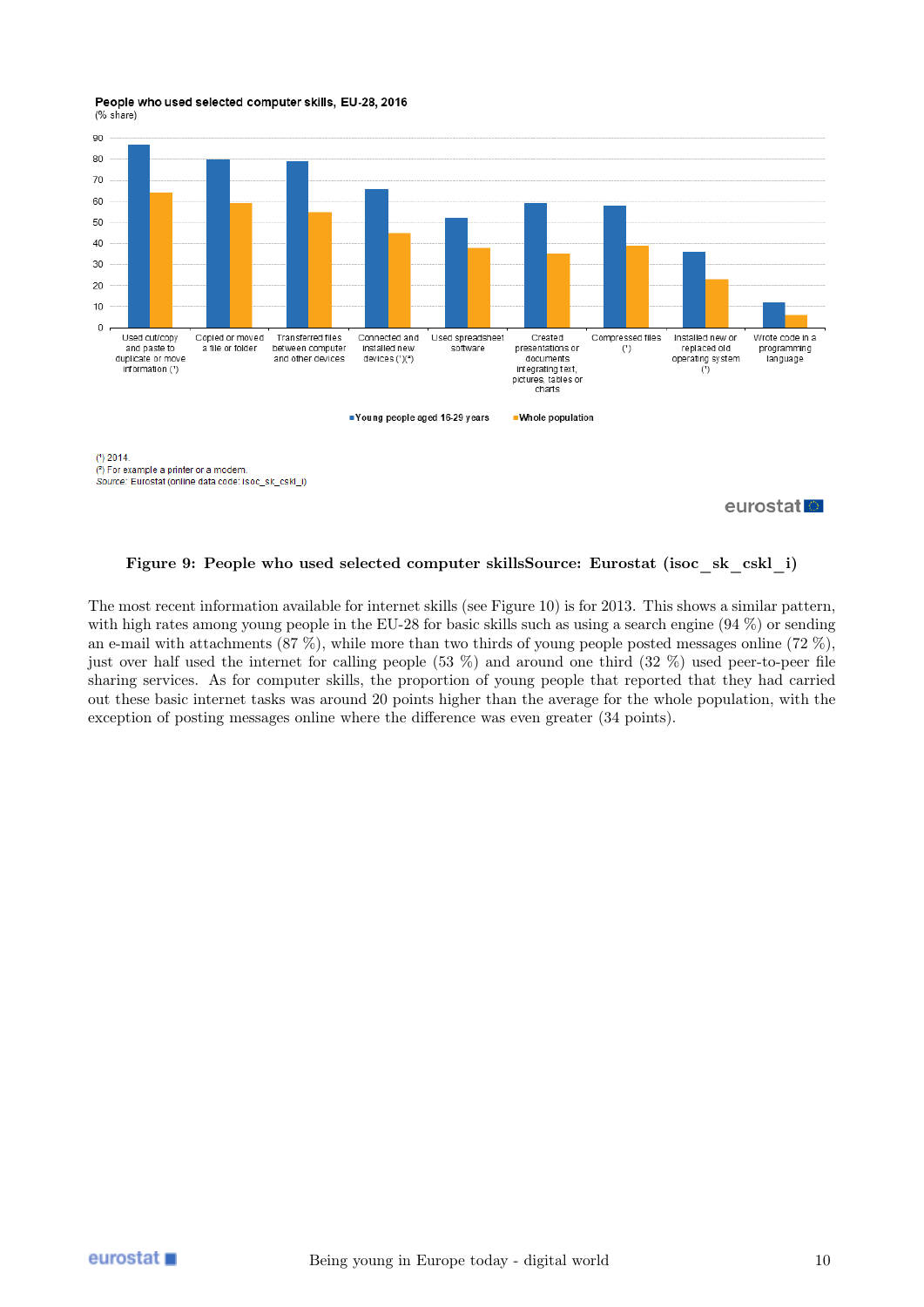#### People who used selected internet skills, EU-28, 2013 (% share)



eurostat

## Figure 10: People who used selected internet skillsSource: Eurostat (isoc\_sk\_iskl\_i)

More technical internet skills were less widespread, with just under one in five (18 %) young people in the EU-28 having created a web page; nevertheless, this was nearly double the average (10 %) for the population as a whole.

## A relatively high proportion of Denmark's young people had experience in coding

The proportion of young people who reported having written code in a programming language ranged, in 2016, from 26 % in Denmark to just 2 % in Bulgaria and Romania (see Figure 11). In Portugal the difference between the shares of young people and the whole population with this particular skill reached 16 points, followed by Denmark (12 points), Greece (11 points), Estonia and the Netherlands (both 10 points). By contrast, in the Czech Republic, Cyprus, Bulgaria and Romania the difference was less than 3 points.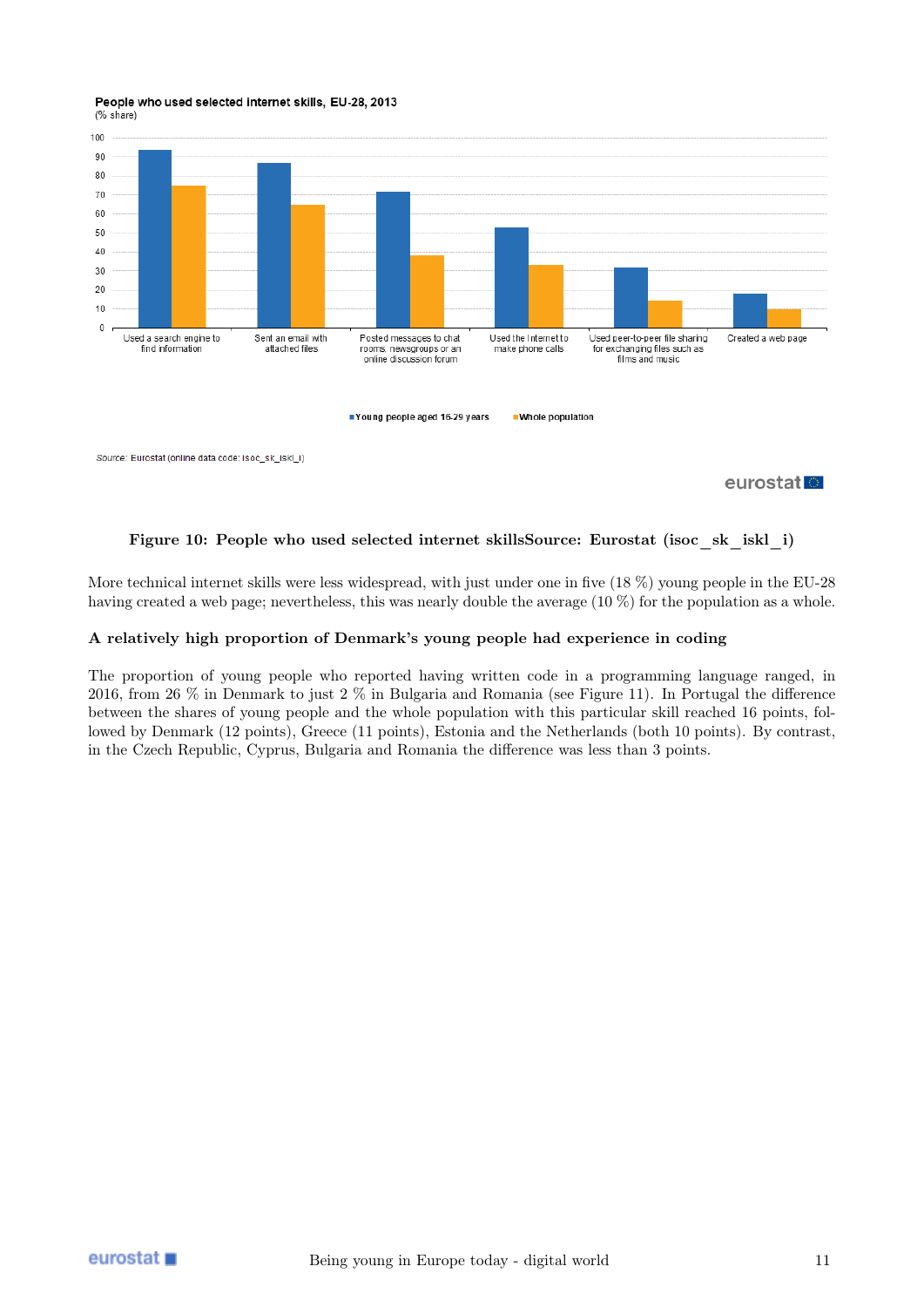Individuals who wrote code in a programming language, 2016



 $(') 2015$ (2) Low reliability Source: Eurostat (online data code: isoc\_sk\_cskl\_i)

eurostat

## Figure 11: Individuals who wrote code in a programming languageSource: Eurostat (isoc\_sk\_cskl\_i)

## **Youth online: a way of life**

Figures 12 and 13 present a selection of online civic and social activities performed in the EU-28 by both young people aged 16-29 years and the population as a whole in 2016 (2014 or 2015 for a few activities). Figure 12 generally concerns activities performed during the 12-month period prior to the survey (with some exceptions) whereas for Figure 13 the period concerned is the 3-month period prior to the survey.

## A slightly higher proportion of young people (than the whole population) carried out civic activities online . . .

Among the online civic activities presented in Figure 12, the most common for young people were related to online interaction with public authorities and obtaining information from websites of public authorities. Some 16 % of young people in the EU-28 posted their opinions on civic or political issues via websites in the 3-month period prior to the 2015 survey; this was a higher share than the average across the whole population (11 %), the 5 point difference being the largest among the six civic activities shown.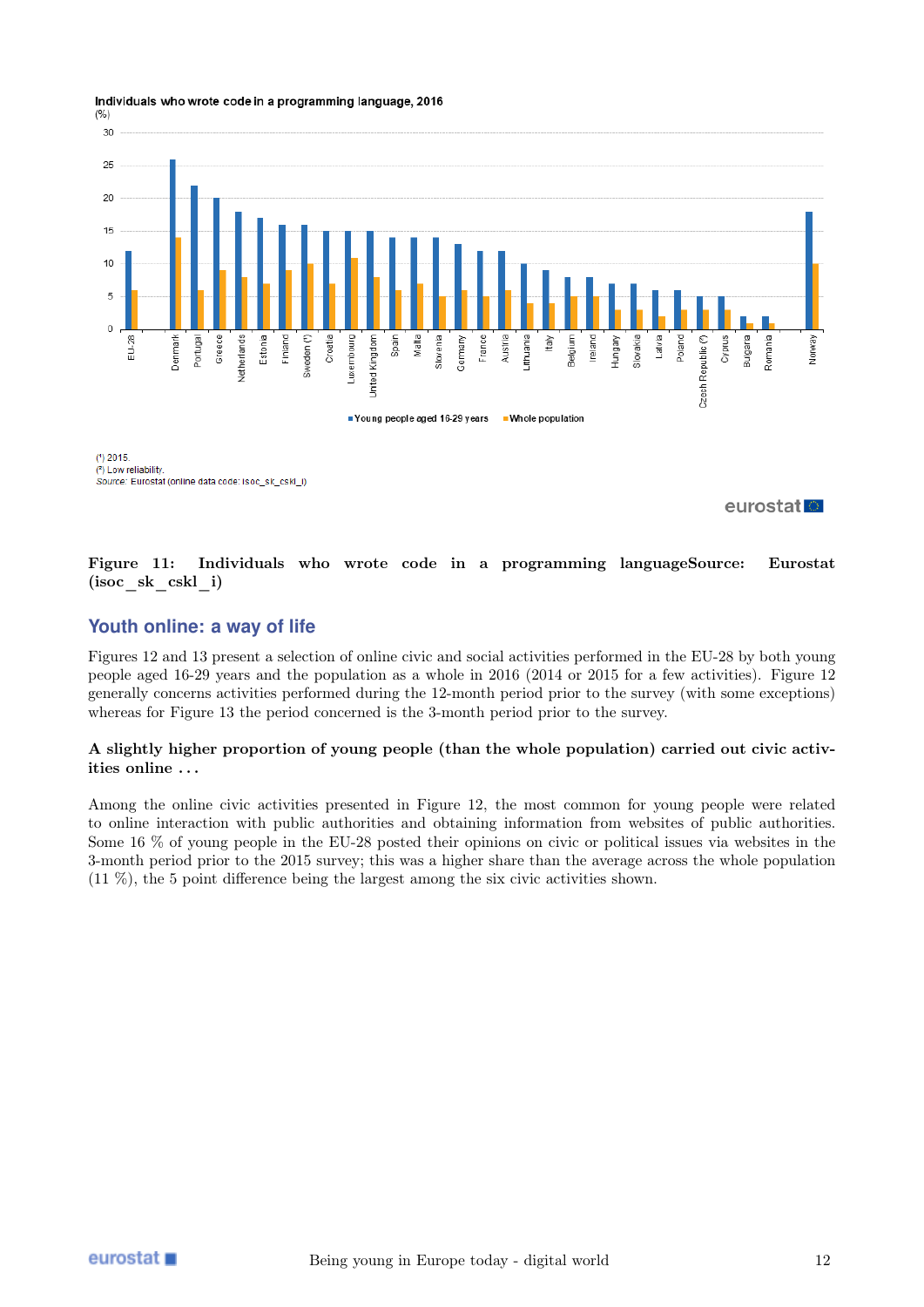#### People who used the internet for civic activities, EU-28, 2016 (% share)



eurostatle





People who used the internet for social activities, EU-28, 2016

Note: respondents carried out the task during the 3-month period prior to the survey.

(1) For example, created a user profile, posted messages or other contributions. Social networks include, for example, Facebook and Twitter.

 $(2)$  2014

Source: Eurostat (online data code: isoc\_ci\_ac\_i)

## eurostat<sup>o</sup>

Figure 13: People who used the internet for social activitiesSource: Eurostat (isoc\_ci\_ac\_i)

... while a much higher proportion of young people (than the whole population) made use of social networks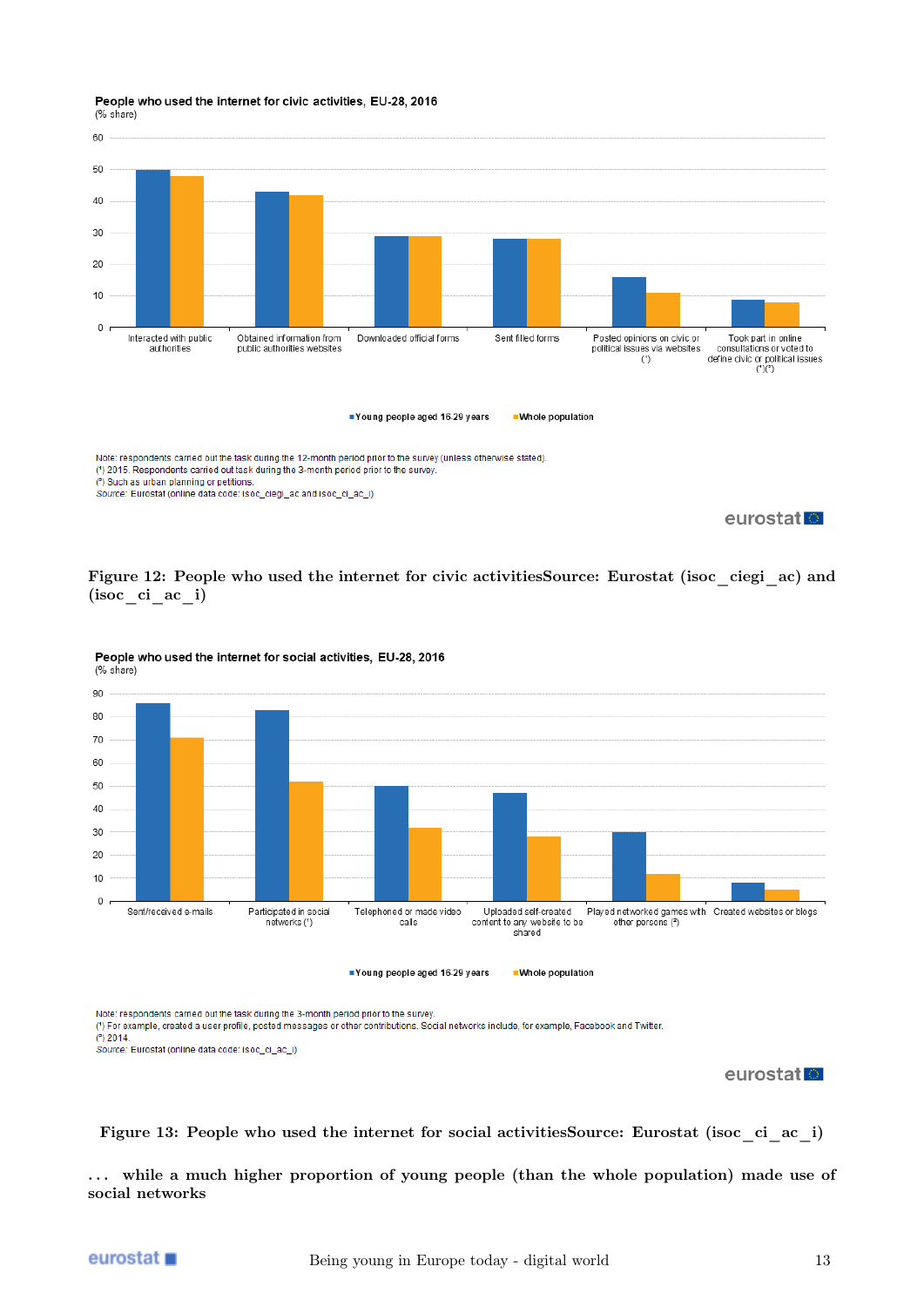A higher proportion of young people performed each of the selected social activities; this was particularly true for making use of social networks (such as Facebook or Twitter). The most common online social activities for young people in the EU-28 in the 3-month period prior to the 2016 survey included sending and receiving e-mails (86 %) and participating on social networking sites (83 %), while half of all young people telephoned or made video calls and 47 % uploaded self-created content, such as photos, videos or text to the internet.

A comparison between the proportion of young people and the proportion of the whole population engaged in online social activities across the EU-28 in 2016 shows that the largest difference between these two groups was recorded for participation on social networking sites (31 points), and the smallest for creating websites or blogs (3 points). Young people were 2.5 times as likely (as the whole population) to use the internet for multiplayer online gaming (2014 data).



Cyberbullying is repeated verbal or psychological harassment; it is particularly prevalent among children and young people and may be spread via e-mail, mobile phones or web services (such as social networks, chat rooms and instant messaging).© Fotolia

Figure 14 provides more detailed information by EU Member State concerning participation on social networking sites in 2016. More than 9 out of 10 young people in Denmark, Luxembourg, Portugal, Belgium, Estonia, Cyprus, Croatia, Lithuania, Hungary and Slovakia used social networking sites, while the majority of the remaining Member States reported that between 80 % and 90 % of young people participated in these activities. At the other end of the scale, there were five Member States where between 70 % and 80 % of young people participated on social networking sites: Romania, Italy, France, Slovenia and Bulgaria.

Young people participated much more on social networking sites than the population as a whole. The difference for the EU-28 as a whole was 31 points in 2016 and this pattern was repeated in each of the EU Member States, with the gap reaching more than 40 points in the Czech Republic, Croatia, Lithuania and Portugal.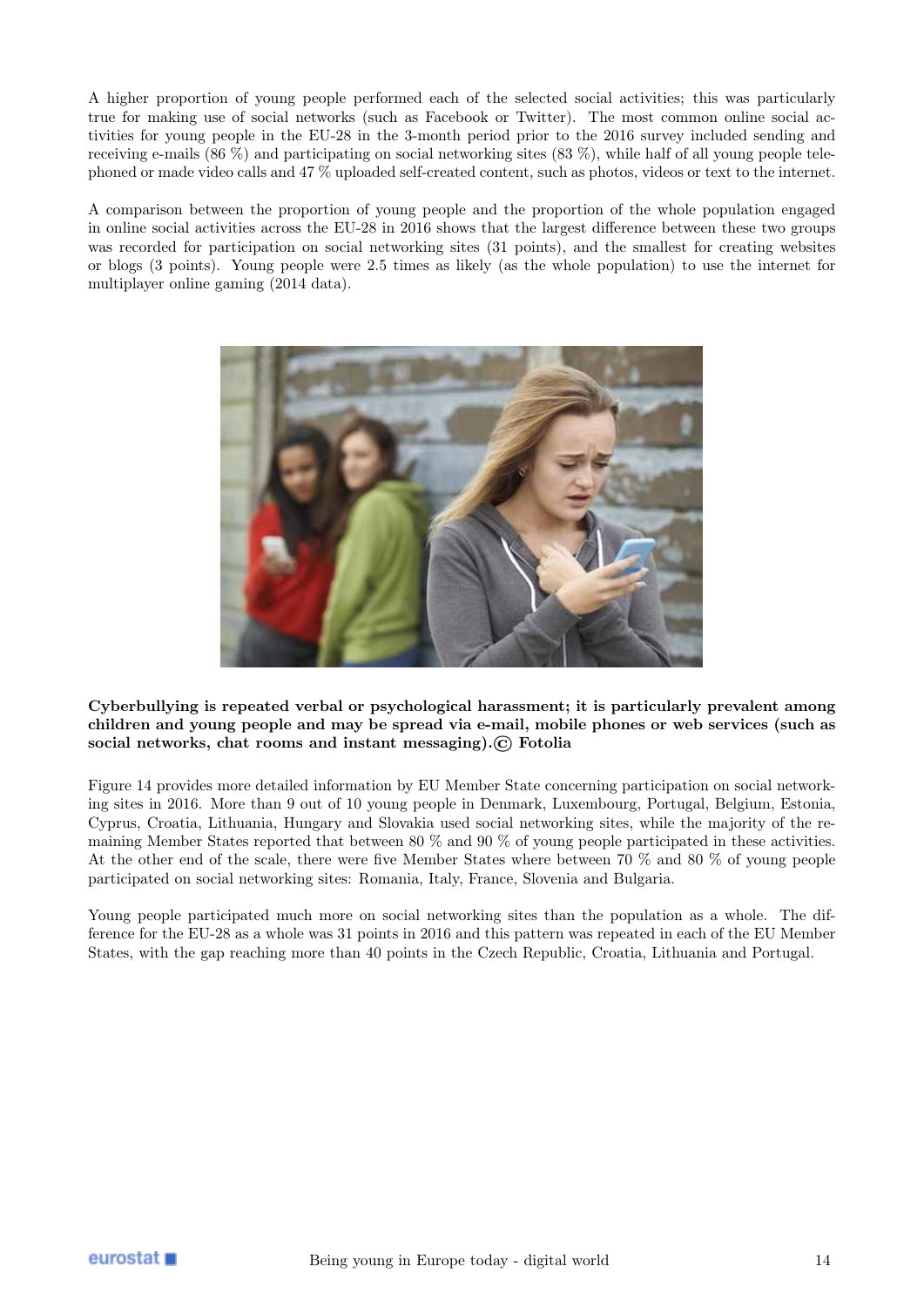

#### People who participated on social networking sites, 2016 (% share)

Note: for example, created a user profile, posted messages or other contributions. Social networks include, for example, Facebook and Twitter  $(') 2014$ Source: Eurostat (online data code: isoc\_ci\_ac\_i)

## eurostat

## Figure 14: People who participated on social networking sitesSource: Eurostat (isoc\_ci\_ac\_i)



People who used the internet for finding information and downloading content, EU-28, 2016 (% share)

 $(3)$  2012 Source: Eurostat (online data code: isoc\_ci\_ac\_i)

## eurostat<sup>o</sup>

Figure 15: People who used the internet for finding information and downloading contentSource: Eurostat (isoc\_ci\_ac\_i)

## The use of wikis by young people was generally higher in northern and western EU Member States

The internet is widely regarded as a source of information and a selection of other activities related to finding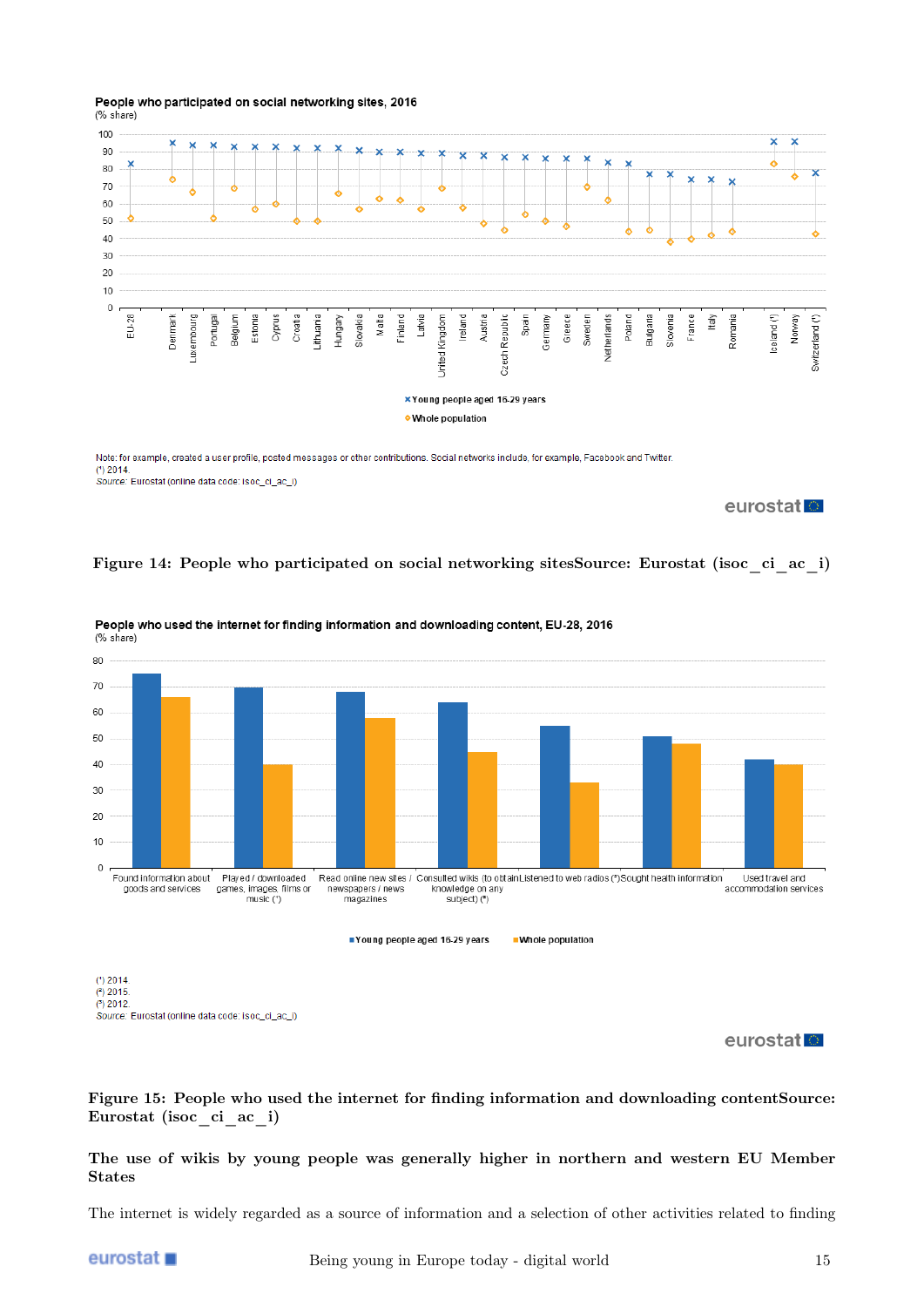or exchanging information is presented in Figure 15, which also covers the use of the internet for downloading content. Among the seven selected activities, using the internet for travel and accommodation services and seeking health information were the two least commonly undertaken tasks by young people in 2016. The difference between the proportion of young people and the whole population using the internet for travel and accommodation services and to find health information was as low as 2-3 points. By contrast, the largest gap was recorded for playing/downloading games, images, films or music, an activity performed by 70 % of young people compared with 40 % of the whole population (2014 data).

Consulting wikis, such as Wikipedia, was also a popular online activity undertaken in 2015 by almost two thirds (64 %) of young people in the EU-28. Figure 16 shows how this activity varied among the EU Member States, with a high proportion of young people in some northern and western EU Member States making use of wikis, with a peak in Finland (91 %) and shares within the range of 84-85 % in Luxembourg, Denmark, Germany and Croatia. The difference between the proportion of young people using wikis and the average for the whole population was highest in Croatia, Portugal and Slovenia, where the difference was more than 30 percentage points; the smallest differences (less than 10 points) were reported for the United Kingdom, Luxembourg and Ireland.



People who used the internet to consult wikis (to obtain knowledge on any subject), 2015 (% share)

Source: Eurostat (online data code: isoc\_ci\_ac\_i)

## eurostat

#### Figure 16: People who used the internet to consult wikisSource: Eurostat (isoc\_ci\_ac\_i)

#### Young people were almost twice as likely (as the total population) to use the internet to look for a job or to submit a job application

Online banking and participating in professional networks (such as LinkedIn) are two internet activities used to a similar degree by young people and the whole population (see Figure 17). In 2016, 51 % of young people used online banking in the EU-28, only 2 points higher than the average for the whole population. Online professional networks were used by only 13 % of young people, broadly in line with the 10 % share for the whole population (2015 data), although it should be noted that many young people are likely to still be studying and therefore not yet looking to establish such networks.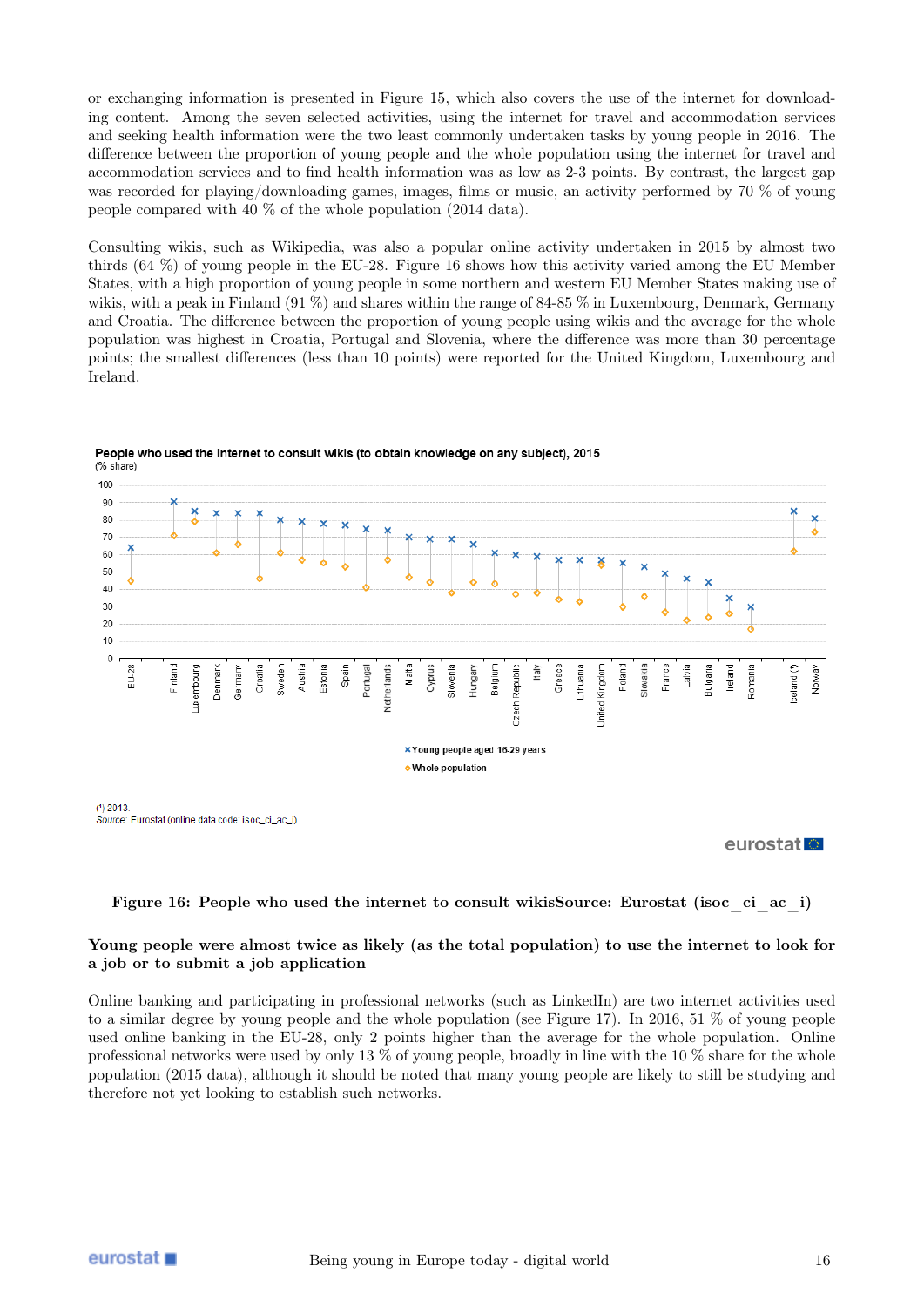

#### People who used the internet for web banking, professional purposes and selling online, EU-28, 2016 (% share)

eurostat<sup>1</sup>

Figure 17: People who used the internet for web banking, professional purposes and selling onlineSource: Eurostat (isoc\_ci\_ac\_i)



People who used the internet to sell goods or services, 2016

eurostat<sup>o</sup>

#### Figure 18: People who used the internet to sell goods or servicesSource: Eurostat (isoc\_ci\_ac\_i)

For the two remaining activities shown in Figure 17, young people in the EU-28 were almost twice as likely to use the internet to look for a job or to submit a job application (33 % compared with 17 % for the whole population in 2015), while one fifth (20 % in 2016) of young people sold goods or services over the internet (for example, by using online auctions) compared with 18 % for the population as a whole. While 13 % of the total population of the EU-28 used the internet to make an appointment with a (medical) practitioner in 2016, the share for young people was 1 point lower; it should however be noted that as young people tend to be in better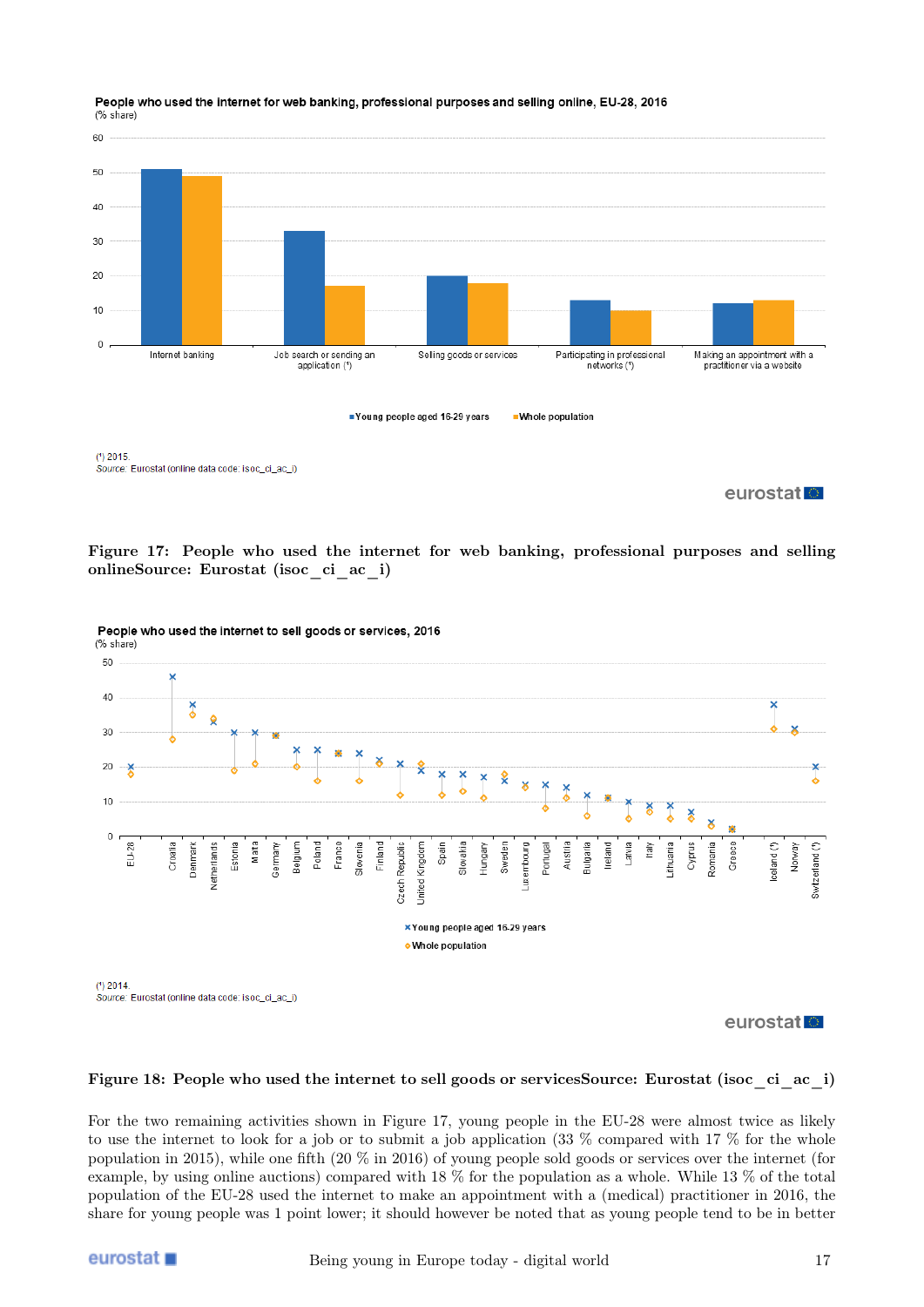health, they may be expected to require fewer such appointments.

The proportion of young people selling goods or services online varied greatly between the EU Member States in 2016 (see Figure 18). Hardly any young people made online sales in Greece (2 %), while the proportion remained below 10 % in Romania, Cyprus, Lithuania and Italy. In 12 EU Member States the proportion exceeded one fifth, rising to 38 % in Denmark and peaking at 46 % in Croatia. The proportion of young people selling online exceeded the average share for the whole population most notably in Croatia and Estonia. By contrast, the share of young people selling online was the same as the average for the whole population in Germany, Ireland and France and was below the average for the whole population in the Netherlands, Sweden and the United Kingdom.

## **Conclusions: what future for young people in the digital world?**

Young Europeans spend an increasing amount of their time consuming digital media. While time spent watching television may be falling, their use of online media has grown rapidly, facilitated through a range of services such as video streams, chat rooms, blogs or social media. Although the internet can provide a place for young people to share their experiences and to exchange their views, there are also risks.

Some concerns over the use of the internet centre on the safety of children and young people and their behaviour, for example, increasing solitude as young people withdraw to a private place to go online. Furthermore, some children and young people may have their privacy violated when they are online or alternatively they may be exposed to potentially harmful content, which may create dependency, anxiety or aggression.

This article has shown that the use of ICTs is widespread among children and young people and is, in some instances, reaching saturation. Young people generally possess a wider range of ICT skills (than older generations) and it seems likely that this pattern will continue for future generations with young people likely to remain at the forefront of adopting new technologies (be these hardware or software/services). The challenge for policymakers within this domain will be to ensure that the social and economic benefits from exploiting ICTs are delivered in unison with the safe use of digital media, in particular for more vulnerable sections of society.

## **Source data for tables and graphs**

[Digital world: tables and figures](https://ec.europa.eu/eurostat/statistics-explained/images/5/5a/CH7_BYIE18.xlsx)

## **Data sources**

The data presented in this article come from Eurostat's [survey on ICT usage in households and by individuals](https://ec.europa.eu/eurostat/statistics-explained/index.php/Glossary:Community_survey_on_ICT_usage_in_households_and_by_individuals) , which is updated on an annual basis to ensure that the data collected remain relevant for policy use. While the questions and areas of interest for the surveys change each year to reflect modern ICT use, there is a core section of the survey which aims to provide stable and continued data collection for several key indicators thereby making analyses over time possible. ICT surveys initially concentrated on access and internet connectivity issues, but their scope has subsequently been extended to cover a variety of subjects, including for example internet security or the use of social media and cloud services. The results of the survey can be analysed according to a range of socioeconomic categories, including sex, age, educational differences or whether there are children or not in a household. In most EU Member States the surveys are carried out in the second quarter of each year asking about activities in the first quarter of the same year; sometimes questions (for example, on e-commerce or e-government) are asked about activities during the previous 12 months.

ICT surveys cover households having at least one member in the age group 16-74 years. Households with children are those with at least one member aged less than 16 years. Within this article statistics that refer to the whole population cover those aged 16-74 years while young people is a collective term used to describe the subpopulation of people aged 16-29 years; note that this age range was unavailable for some of the analysis presented and in these cases the coverage of young people has been modified to those within the range of 16-24 years.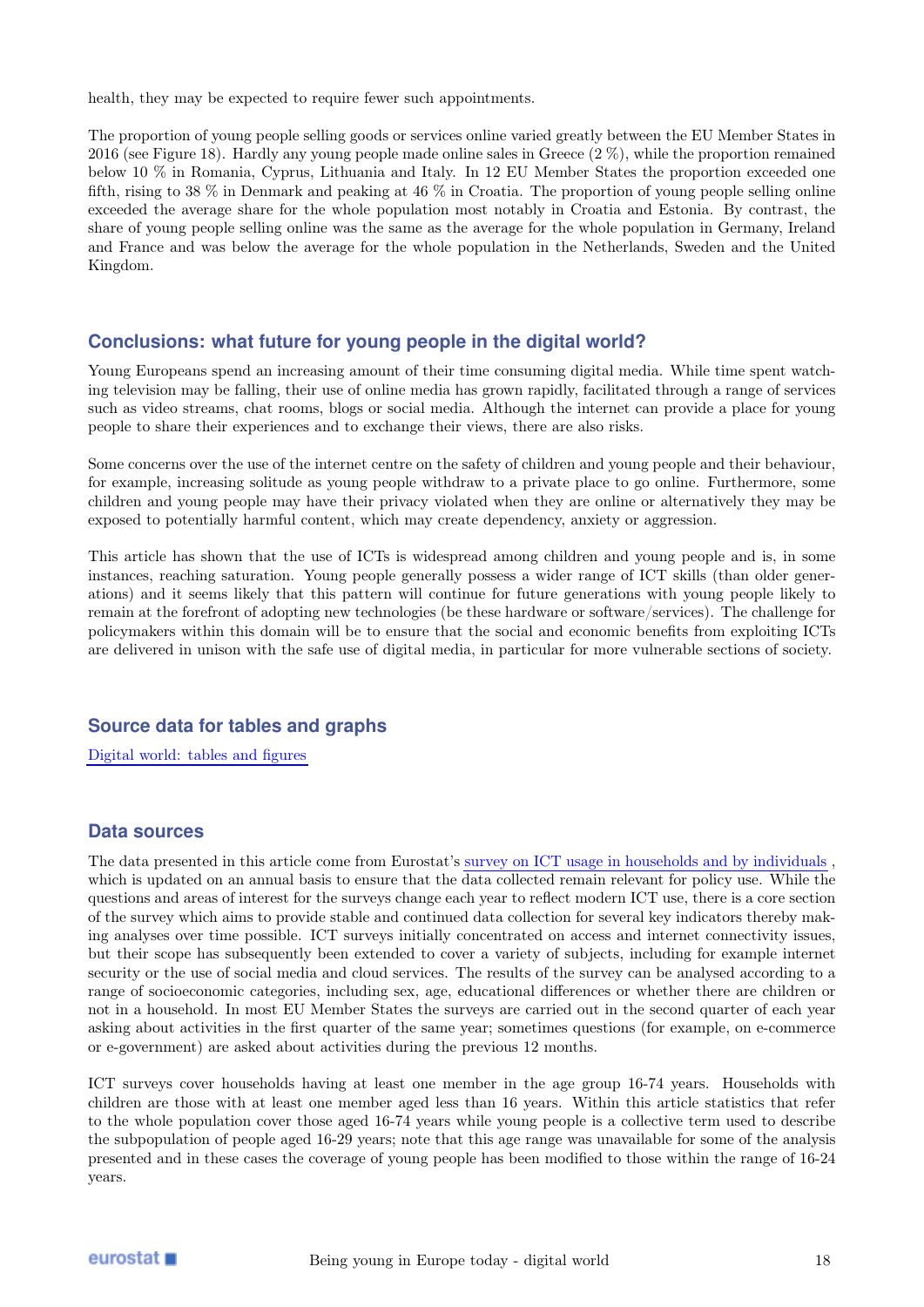## **Context**

## A DIGITAL AGENDA FOR EUROPE

In May 2010, the [European Commission](https://ec.europa.eu/eurostat/statistics-explained/index.php/Glossary:European_Commission_(EC)) adopted its Communication concerning [A Digital Agenda for Eu](http://eur-lex.europa.eu/LexUriServ/LexUriServ.do?uri=CELEX:52010DC0245:EN:NOT)[rope](http://eur-lex.europa.eu/LexUriServ/LexUriServ.do?uri=CELEX:52010DC0245:EN:NOT) (COM(2010) 245 final), a strategy designed to encourage a flourishing digital economy by 2020.

The Digital Agenda for Europe is one of the seven flagship initiatives under the [Europe 2020](https://ec.europa.eu/eurostat/statistics-explained/index.php/Glossary:EU_2020) strategy for smart, sustainable and inclusive growth. It outlines policies and actions aimed at maximising the benefit of the digital era to all sections of society and the economy. The agenda focuses on seven priority areas for action: creating a digital single market, greater interoperability, boosting internet trust and security, providing much faster internet access, encouraging investment in research and development, enhancing digital literacy skills and inclusion, and applying ICT to address challenges facing society like climate change and the ageing population.

## BETTER INTERNET FOR OUR CHILDREN

As well as providing opportunities for work, study, leisure activities and social interaction, the internet contains hazards for all users. The basis of the European Commission's Communication [European Strategy for a Better](http://eur-lex.europa.eu/LexUriServ/LexUriServ.do?uri=CELEX:52012AE1518:EN:NOT) [Internet for Children](http://eur-lex.europa.eu/LexUriServ/LexUriServ.do?uri=CELEX:52012AE1518:EN:NOT) (COM(2012) 196 final) is to protect children and to make children and young people more aware of the risks involved with using the internet, while teaching digital literacy so that children may benefit fully and safely from being online. The strategy, which was adopted in May 2012, is constructed around four pillars: stimulate quality content online for young people; step up awareness and empowerment; create a safe environment for children online; and fight against child sexual abuse and child sexual exploitation.

## INSAFE, INHOPE AND SAFER INTERNET

[Insafe and Inhope](http://www.betterinternetforkids.eu/web/portal/policy/insafe-inhope) are European networks, co-funded by the EU, made up of 31 national Safer internet centres, in the EU Member States, Iceland, Norway and Russia. The national centres implement awareness and educational campaigns, run helplines and work closely with young people to ensure an evidence-based, multi-stakeholder approach to creating a better internet.

On 6 February 2018, the EU launched a range of new initiatives under the heading of [Safer internet day](http://ec.europa.eu/digital-single-market/en/news/launch-saferinternet4eu-initiatives-safer-internet-day) . It is designed to ensure that children, young people, parents, teachers, and other EU citizens become empowered and responsible digital users. The web portal for this initiative ( [http://www.betterinternetforkids.](http://www.betterinternetforkids.eu/web/portal/home) [eu/web/portal/home](http://www.betterinternetforkids.eu/web/portal/home) ) provides access to a wealth of information including an online course on child safety with teaching resources for topics such as fake news, cyberbullying and radicalisation.

## CYBERBULLYING

One of the issues related to the safety of the internet for children is cyberbullying. Cyberbullying is regarded as a serious threat with a potentially long-lasting impact. Repeated verbal or psychological harassment may come from an individual or a group and may involve, for example, mockery, insults, threats, rumours or gossip. E-mail, mobile phones and web services such as social networks, chat rooms and instant messaging provide opportunities for cyberbullying. More information is available from the [European platform for investing in](http://europa.eu/epic/) [children](http://europa.eu/epic/) .

## **Other articles**

- [All articles from the publication Being young in Europe today](https://ec.europa.eu/eurostat/statistics-explained/index.php/Being_young_in_Europe_today)
- [Digital economy and society statistics households and individuals](https://ec.europa.eu/eurostat/statistics-explained/index.php/Digital_economy_and_society_statistics_-_households_and_individuals)

## **Main tables**

• [Digital economy and society](https://ec.europa.euhttps://ec.europa.eu/eurostat/web/digital-economy-and-society/data/main-tables) (t\_isoc), see:

ICT usage in households and by individuals (t\_isoc\_i)